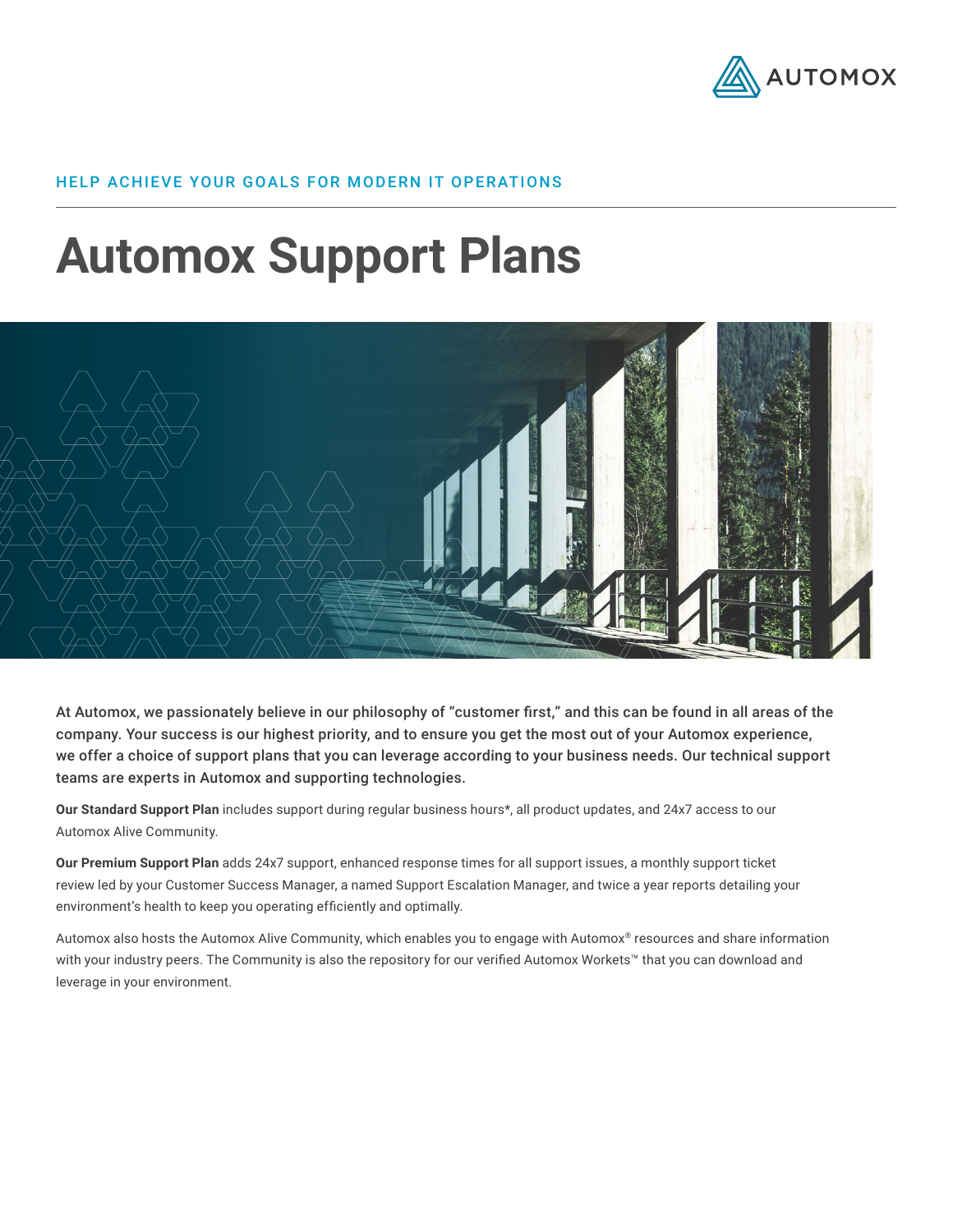

# PRODUCT DEVELOPMENT

Automox continuously improves our solution by adding new capabilities and improving functionality. As a valued customer, you receive all product updates and releases. In addition, all customers are invited to participate in the validation of new modules.

| <b>CUSTOMER ENGAGEMENT</b>                     | <b>Standard</b> | <b>Premium</b> |
|------------------------------------------------|-----------------|----------------|
| <b>Monthly "Patch Tuesday" review webinars</b> |                 |                |
| <b>24x7 access to Automox Alive Community</b>  |                 |                |
| <b>Named escalation point of contact</b>       |                 |                |
| <b>Monthly support review</b>                  |                 |                |

| <b>SUPPORT OF CUSTOMER'S INSTANCE*</b>                          | <b>Standard</b> | <b>Premium</b> |
|-----------------------------------------------------------------|-----------------|----------------|
| 24x7 access to open support tickets                             | $\checkmark$    |                |
| 24x7 access to Automox Knowledge Base                           | $\checkmark$    |                |
| <b>Support via chat during business hours</b>                   | $\checkmark$    |                |
| <b>Software updates and fixes</b>                               | $\checkmark$    |                |
| <b>Priority 1 target response times</b>                         | 2 hours         | $<$ 1 hour     |
| <b>Priority 2 target response times</b>                         | 4 hours         | 2 hours        |
| <b>Priority 3 target response times</b>                         | 8 hours         | 4 hours        |
| <b>Priority 4 target response times</b>                         | 1 day           | 8 hours        |
| <b>24x7 Support for Priority 1 and 2 tickets</b>                |                 |                |
| <b>Support queue prioritization for Priority 2 and 3 issues</b> |                 |                |

\*Normal business hours defined as Monday through Friday 6:00 a.m. to 6:00 p.m. MT. Exclusions are Automox- recognized holidays.

| <b>PRODUCT DEVELOPMENT</b>                            | <b>Standard</b> | <b>Premium</b> |
|-------------------------------------------------------|-----------------|----------------|
| <b>Access to Automox updates and product releases</b> |                 |                |
| <b>Online access to developer portal</b>              |                 |                |
| New module customer validation                        |                 |                |

| <b>CUSTOMER EXPERIENCE</b>    | <b>Standard</b> | <b>Premium</b> |
|-------------------------------|-----------------|----------------|
| <b>Biannual health checks</b> |                 |                |